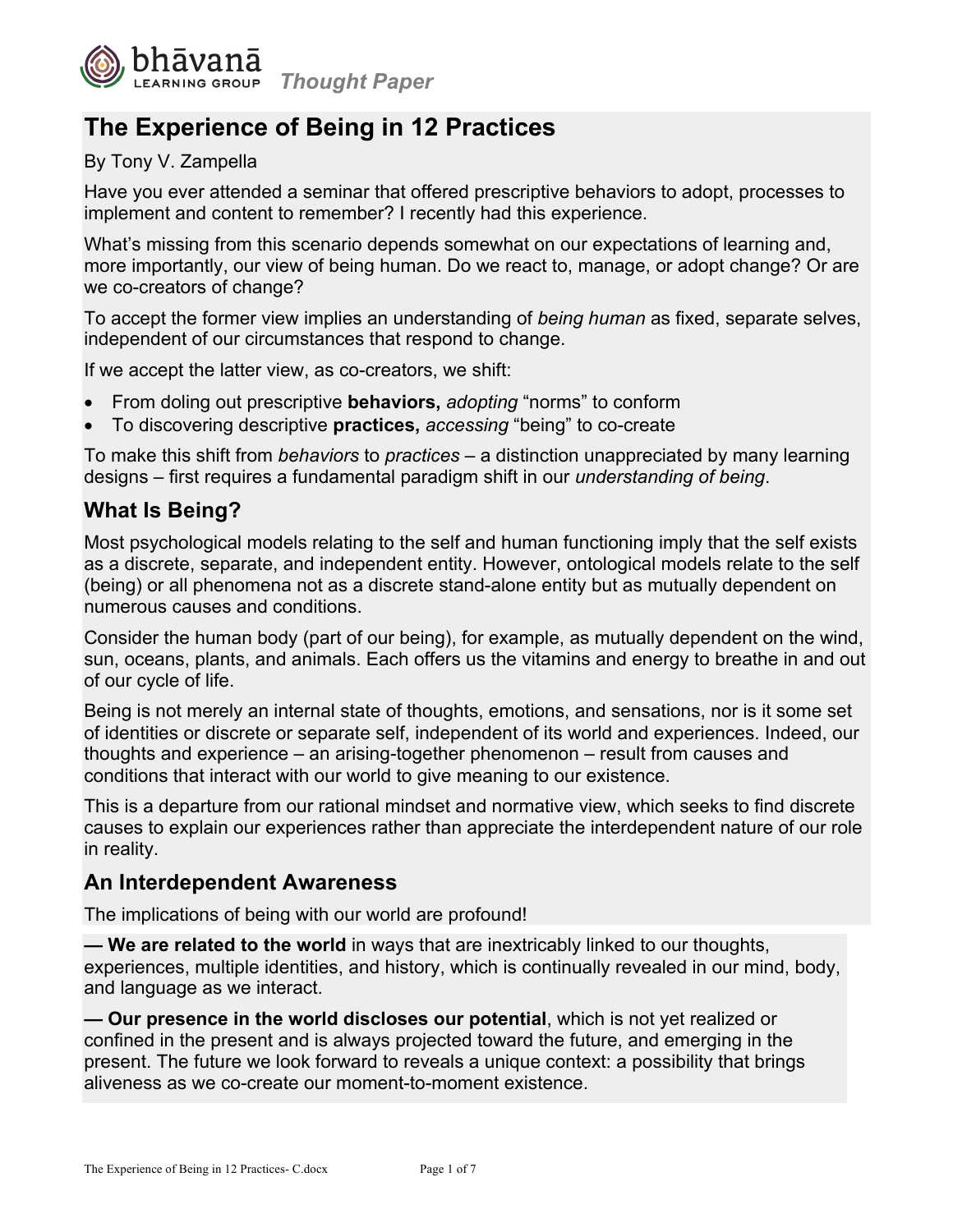

**— Our consciousness precedes being in two unique ways**. First, we are aware of the notion of past and future in the present. Second, we are aware of the inevitable certainty of our own death. This awareness gives life meaning. Our experiences reveal this unified *temporal nature, as* three dimensions of future, past, and present.

Key to accessing this expansive view of being centers on adopting an awareness as cocreators of our world – a mindset of continual inquiry that discovers and discloses ourselves with each interaction.

# **A Different Experience of Learning**

As co-creators of our world, our experience can both reveal dimensions of our being and realize our potential with each interaction.

The fact that phenomena are fundamentally interconnected and interdependent (even without discrete boundaries) means that they are "empty" of a fixed essence or solid *self*. This nature of "non-self" is both "empty" of an inherently existing self and yet "full" of all things.

Zen Master and author Thich Nhat Hanh describes such an experience as "Interbeing," dispelling any notion of "solitary beings." He views us and the planet as one giant, "living, breathing cell, with all its working parts linked in symbiosis."

> *"Ultimately, the purpose of learning, here, evolves from knowing and doing more to being more."*

Learning professionals, however, seldom appreciate this *interdependent nature* of being nor the generative capacity it reveals. They both impact learning and require unlearning.

- **Learning** occurs between a fear and a need. The growth imperative is met by fear of the unknown, which reveals many causes and conditions that defy rational-only analysis; too many variables to codify in "behaviors" or to reduce to empirical measures.
- **Unlearning** occurs between certainty and possibility. The willingness to let go of outmoded assumptions and beliefs often challenges our self-perception with latent doubt, guilt, and old insecurities. The remedy here requires greater wisdom and imagination rather than more knowledge and concepts.

To live between *learning* and *unlearning* entails a primary focus on intention, inquiry, imagination, and contemplation.

We must clear our minds to sort out identities, penetrate distractions, prioritize concerns, disclose concealed impediments, and tune in to experience for co-creating our existence. Indeed, the experience of our presence matters. To listen, relate, witness, and to be seen – all support connecting deeply with phenomena internally and externally.

Ultimately, the purpose of learning, here, evolves from knowing and doing more to *being more.* Tapping into our interdependent nature, we access new dimensions of humanity to expand intentional meaning-making as co-creators.

If we can become open to this possibility, the question then becomes how to clear ourselves to reveal and tune into the vessel that we are?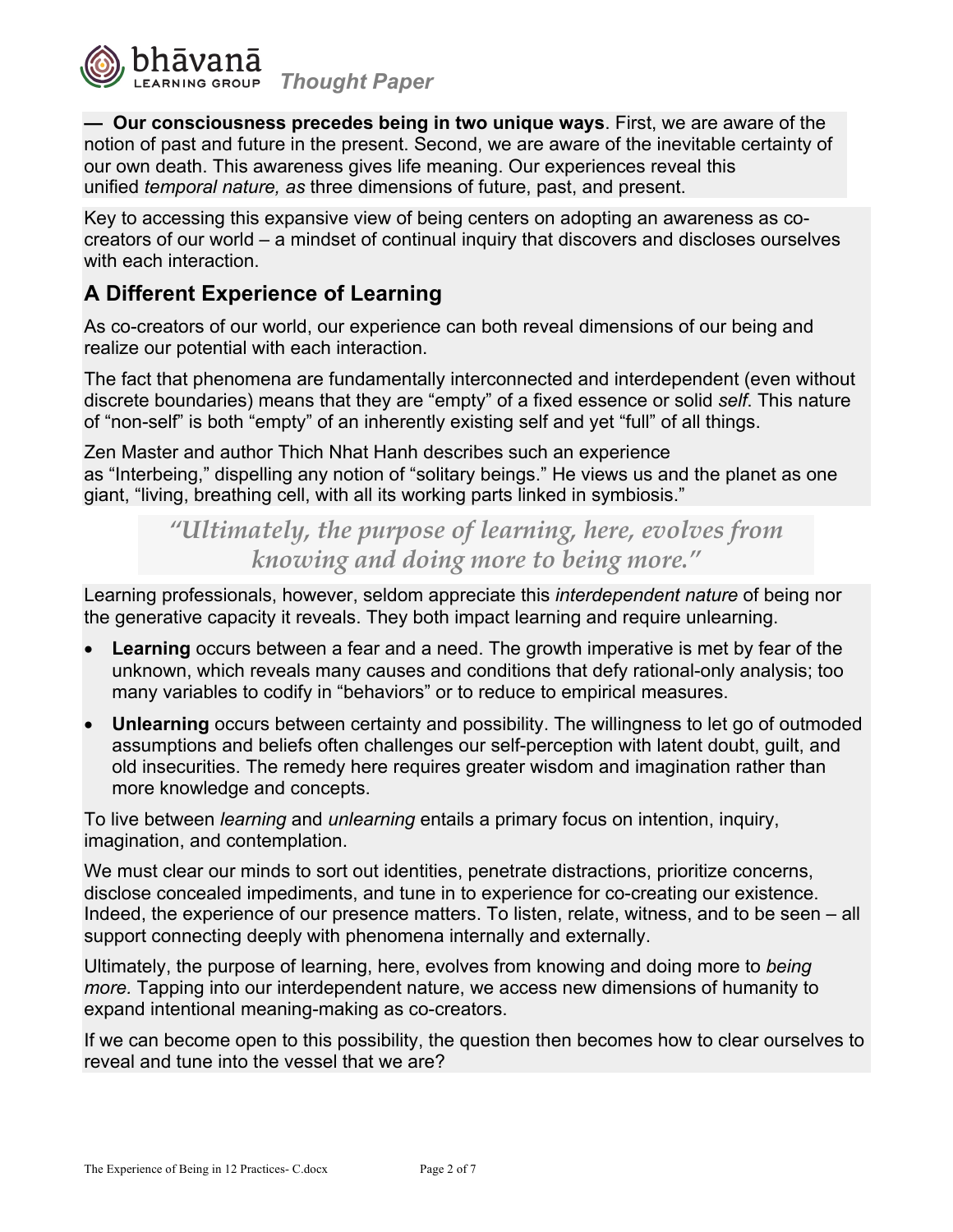

# **Why Practice?**

Such profound questions and claims about our existence require a view of "self" beyond a rational, epistemological knowing self to also include an ontological felt sense of being.

Most pedagogical designs dismiss the tensions between concepts of knowledge and experience of being. We still view content and process as distinct, instead of inseparable phenomena. We separate language, time, energy, and action, managing each independently. And we've now begun to view *intention* and *impact* as distinct dynamics, preferencing the latter.

As we interact with our world – not via knowledge of concepts or singular events but as the connective tissue of our existence – we do not merely understand content, achieve goals, or experience impact. We also clarify our views and discern our intentions to discover the obstacles and choices that reveal the deep interconnectivity between thought and experience.

Ours is a journey not of *increased performance* or *understanding concepts* but of gaining new levels of clarity by examining the *content of our consciousness*.

- *Our aim* is to experience being: to witness, experience, and co-create our existence.
- *Our ultimate goal* is to calm our mind: to clear away the obstacles for tuning into the unfolding of wisdom.

If we can become open to this possibility, the question then becomes how to clear ourselves to reveal and tune into the vessel that we are?

# **Getting Closer to the Experience of Being**

This journey requires much more than mere knowledge of theories and concepts.

We are not proposing practice in *what* we know or *how* we do things. We are proposing practice for differentiating being to clarify *who* we are.

This kind of practice requires becoming present to our humanness as a fluid, interdependent, interconnected being – to become aware of the felt experience of being. The practice of *being* opens up a dimension of our humanity that can increase performance without increasing the compulsion and wants that also increase anxiety.

Practice precedes performance. We become intentional to test our understanding of knowledge, to question our assumptions and to reveal the causes and conditions that intersect to create experiences.

These practices discovered through research and contemplative learning will expand our presence to reveal our interdependent being: our temporal nature, internal state, and our possibility as co-creators.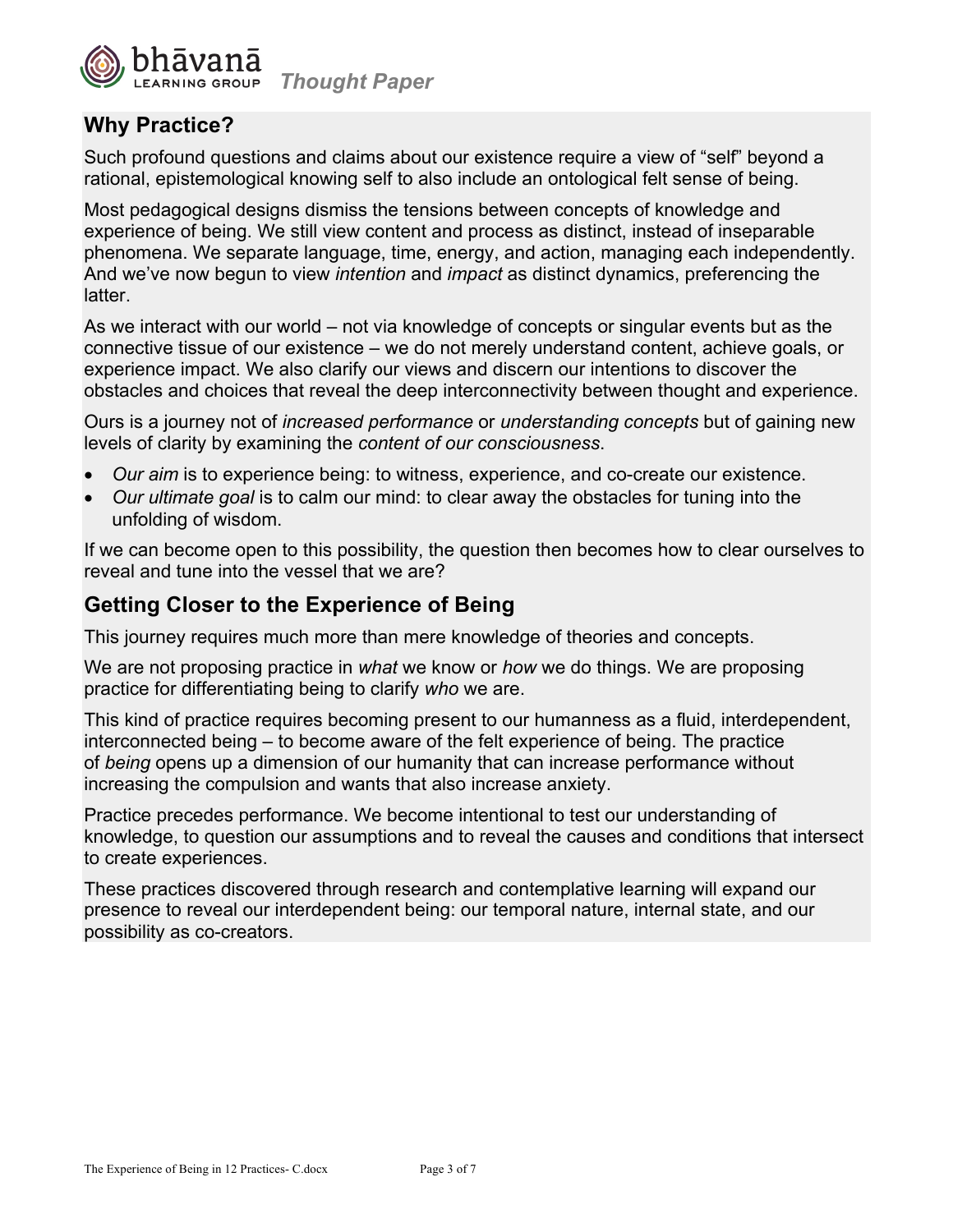

# **Our 12 Practices**

As we have grown to become *Bhavana Learning Group*, we have also codified our multi-year inquiry into the practices for developing an interdependent awareness.

Part of our shift involved exploring and examining rigorous practices that access our being to expand our presence: To weave together our past and future, reveal impediments, integrate lessons and realize possibility.

I have organized these 12 Practices in **three vessels**, each preparing learners to integrate wisdom into an interdependent awareness.

- **Grounding Vessel** Practices 1 through 4 develops a foundation for our view, speech, and actions.
- **Fruition Vessel** Practices 5 through 8 expands grounding to cultivate commitment and possibility.
- **Fertile Vessel** Practices 9 through 12 extends and deepens the previous learning to cocreate.

The *key for each practice* below denotes how we exist *with* or *without* each practice. We provide resources for each practice on our website for **12 Practices**.



#### **1. AWARENESS**

This practice cultivates my attention so that I observe my experience – the perceptions, emotions, thoughts and other causes, conditions, and contexts that influence me.

I react to events and circumstances, and I allow deadlines and tasks to determine my actions.

#### **2. INTEGRITY**

This practice honors my word as *whole and complete*, and it affects my speaking, action, livelihood and agreements to cultivate trust.

My fragmented attention and casual speaking create incongruences between my words and deeds, causing confusion, uncertainty and distrust.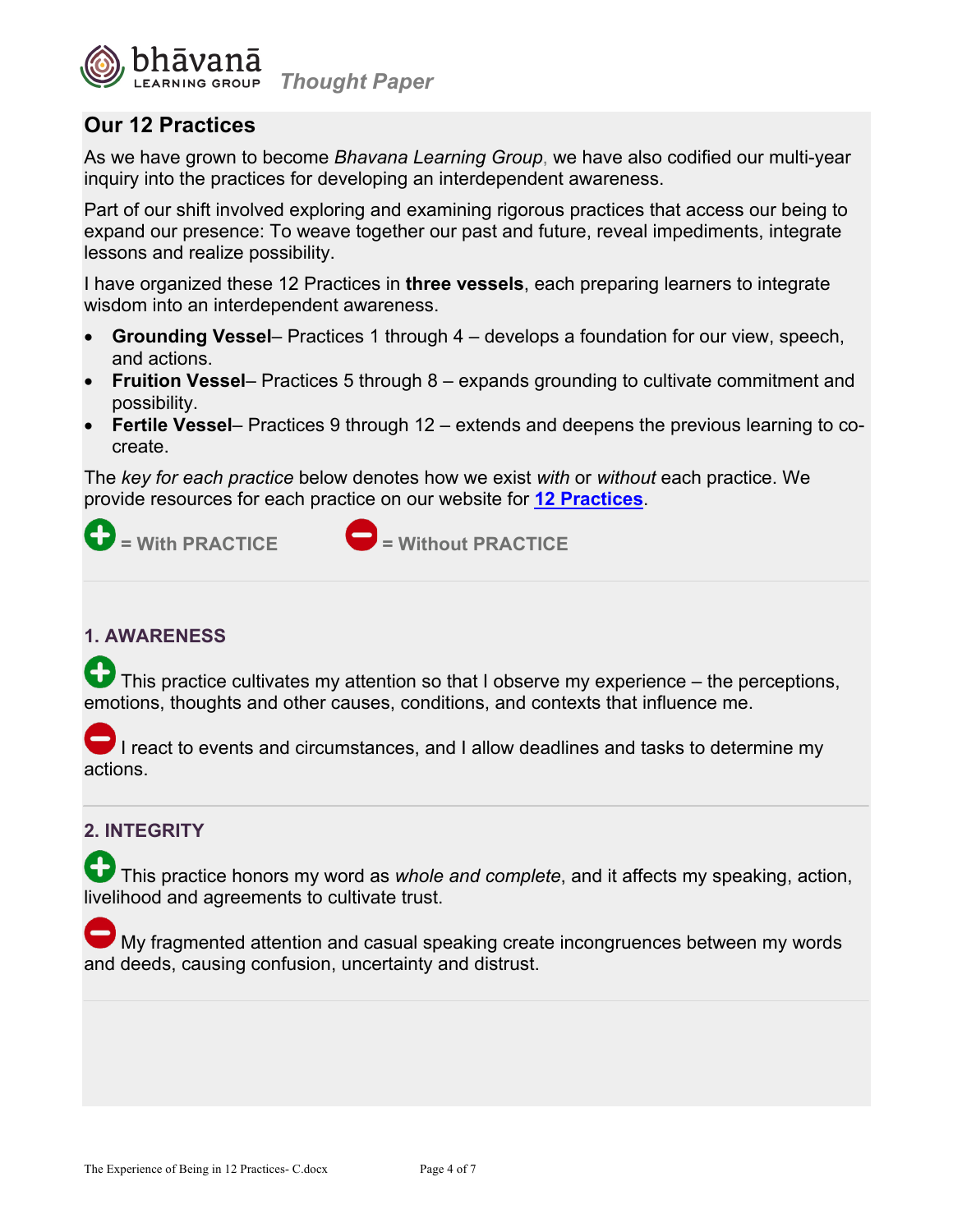

#### **3. INTENTION**

The practice of bringing conscious thought to the present moment. Being deliberate and responsible in my motivation, attitude, and direction, manifesting as mindful choosing, speaking and action.

My reactions rest on sentimental wishes, wishful thinking, and my casual aims and heartfelt desires.

#### **4. AUTHENTICITY**

With this practice, I take custody of my unified being – who I've been, who I am and who I will become. My interactions reveal the possibility of being fully human.

My preoccupation with fitting in, adapting to norms and my self-image guides my priorities, concerns and actions.

#### **5. CONTEMPLATION**

This practice focuses my awareness of deepening concentration below the surface to gain insight.

I automatically react to events and tasks, skimming and scanning communications. I am unable to delve below surface thoughts or emotions for a sustained period.

#### **6. COMPLETION**

I practice reflecting on things as they are. I recreate others, acknowledge situations and receive concerns from a foundation of wholeness and background of possibilities.

My split attention leads to stepping over items, ignoring details and taking shortcuts. I learn to tolerate unnecessary missteps, which requires more time and energy.

#### **7. DEEP LISTENING**

My practice of bare attention and receptive awareness allows things to be revealed — for me to be with others as they are and to receive their concerns fully.

I listen only for the information I need to manage my tasks and solve my problems.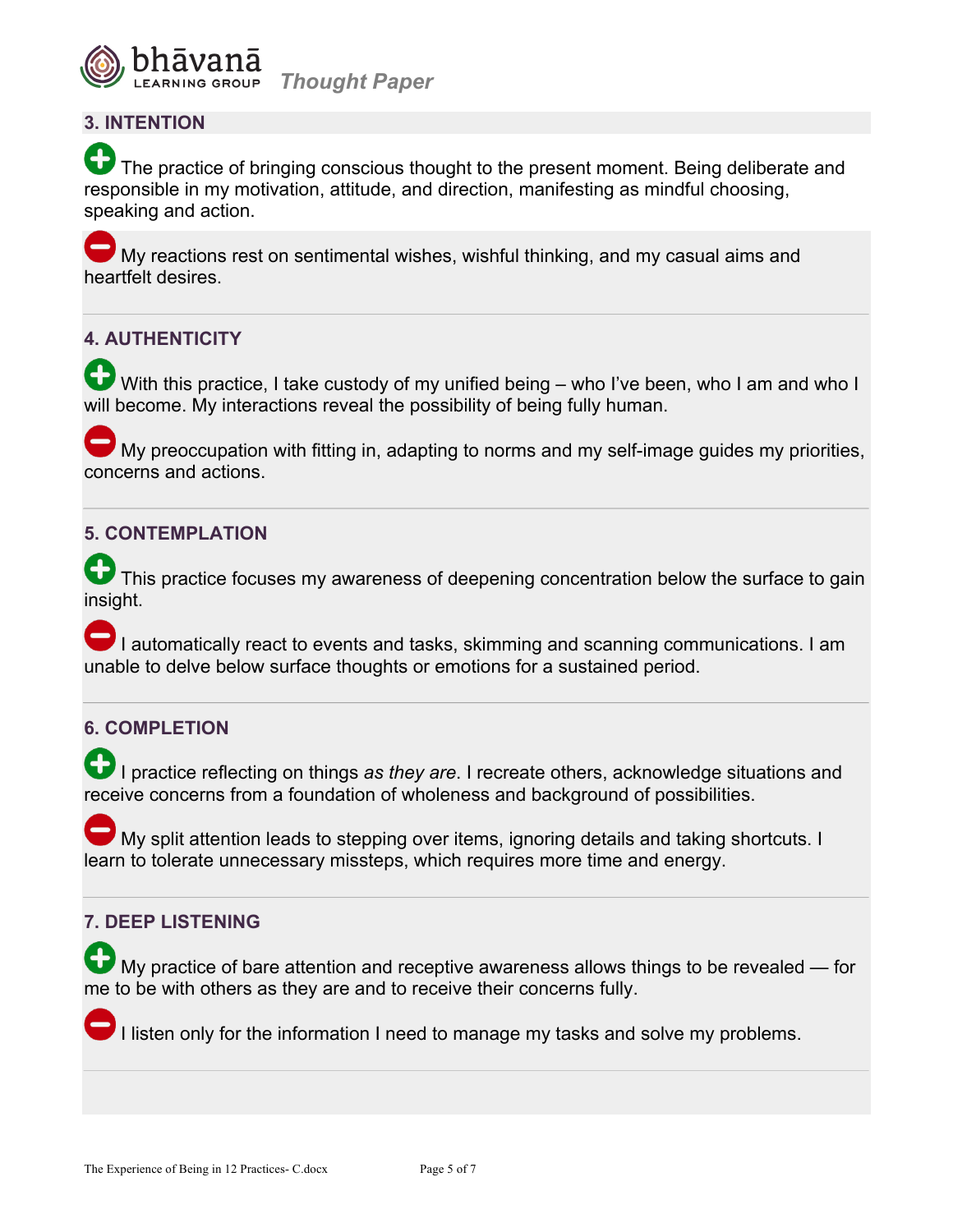

### **8. COMMITMENT**

With my practice of devotional resolve – cognitively, emotionally and volitionally – I find serene direction in surrendering to something larger than myself.

My life consists of obligations and perpetual, monotonous tasks that find me aimlessly drifting without direction.

#### **9. IMAGINATION**

My practice of envisioning possibilities opens untapped potential beyond daily activities, problems and what seems conceivable. This practice also seeds my empathy to relate to others' experiences.

I am a practical and analytical problem solver and effortlessly discover solutions to resolve problems. I am seduced by quick fixes and immediate results.

#### **10. DISCERNMENT**

With the practice of rigorous focus and attention, I can cut through noise and distractions to choose wisely among different needs, concerns and priorities to gain clarity.

My indecisiveness has made me unable to scrutinize, evaluate, or penetrate the morass of choices and distractions, becoming inattentive to the quality of my output.

## **11. INQUIRY**

This practice challenges me to live in the question and explore situations with humility, curiosity and interest in the face of the unknown.

I reflexively seek out answers and solutions and stop questioning once I discover them.

#### **12. COMMUNITY AS CONTEXT**

This practice ultimately determines what it is to be a person, because becoming a "self" happens in community. This practice expands my view of "self" and community as mutually dependent on causes and conditions – a point of view that unifies and views coherence in the flow of experiences.

I believe I am a discrete, fixed and solid entity. I am an independent and individual identity to protect and defend.